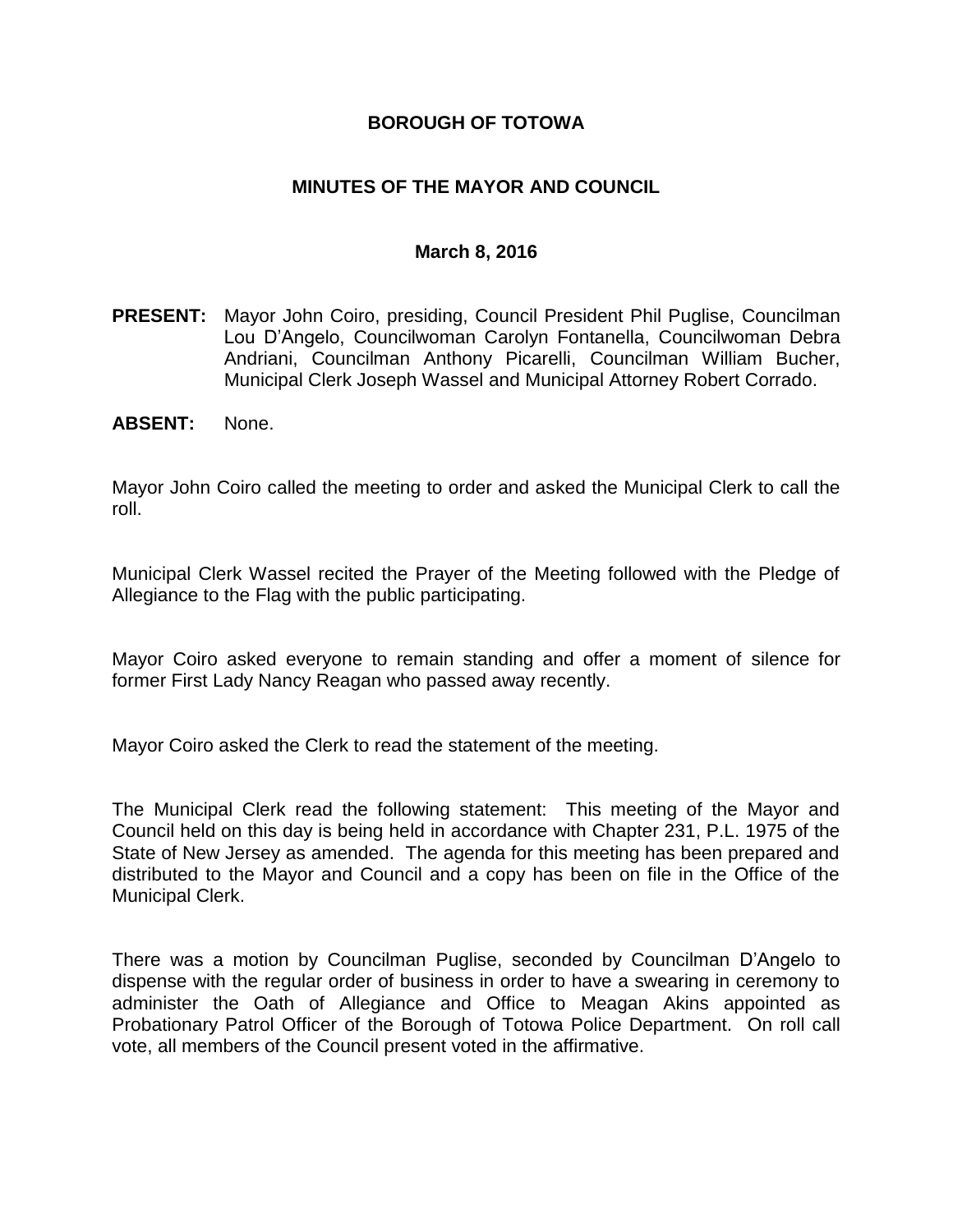Mayor John Coiro asked Meagan Akins to approach the dais to take the Oath of Allegiance and Office. Mayor Coiro also asked Council President Phil Puglise, Chairman of the Public Safety Committee and Police Chief Robert Coyle to join him.

Mayor Coiro stated that this is always a special night and an honor for us when we appoint a new police officer. He went on to say that this is also a historic day for the Borough of Totowa as we are appointing our first female officer and this also coincides with international woman's day. Mayor Coiro said that we are very proud to have her join our police department.

Mayor John Coiro administered the Oath of Allegiance and Office to Meagan Akins with her mother Monica, holding the Bible and her father Ed by her side.

Mayor Coiro remarked that when he spoke with Meagan about joining the Totowa Police Department due to the pending retirement of Lieutenant Ray Keeley, she was very enthusiastic and went on to say that as you can see all of your fellow officers are here to support you.

Councilman Puglise welcomed Meagan to the department, said this is his last year on the Council and he will go down in history for nominating our first female officer, congratulated Meagan and wished her well.

A badge symbolic to the rank of Patrol Officer was presented to Patrol Officer Meagan Akins by Police Chief Robert W. Coyle.

Police Chief Coyle thanked the Mayor and Council, the Borough Clerk, Borough Attorney and the administration for moving forward with this appointment. Chief Coyle then proceeded to provide a little background information on Meagan.

Patrol Officer Akins thanked her family and friends, Chief Coyle, Mayor Coiro and the Council and the Haledon Police Department. Went on to say that she is very gracious and it is a humbling experience and thanked Totowa for this career opportunity.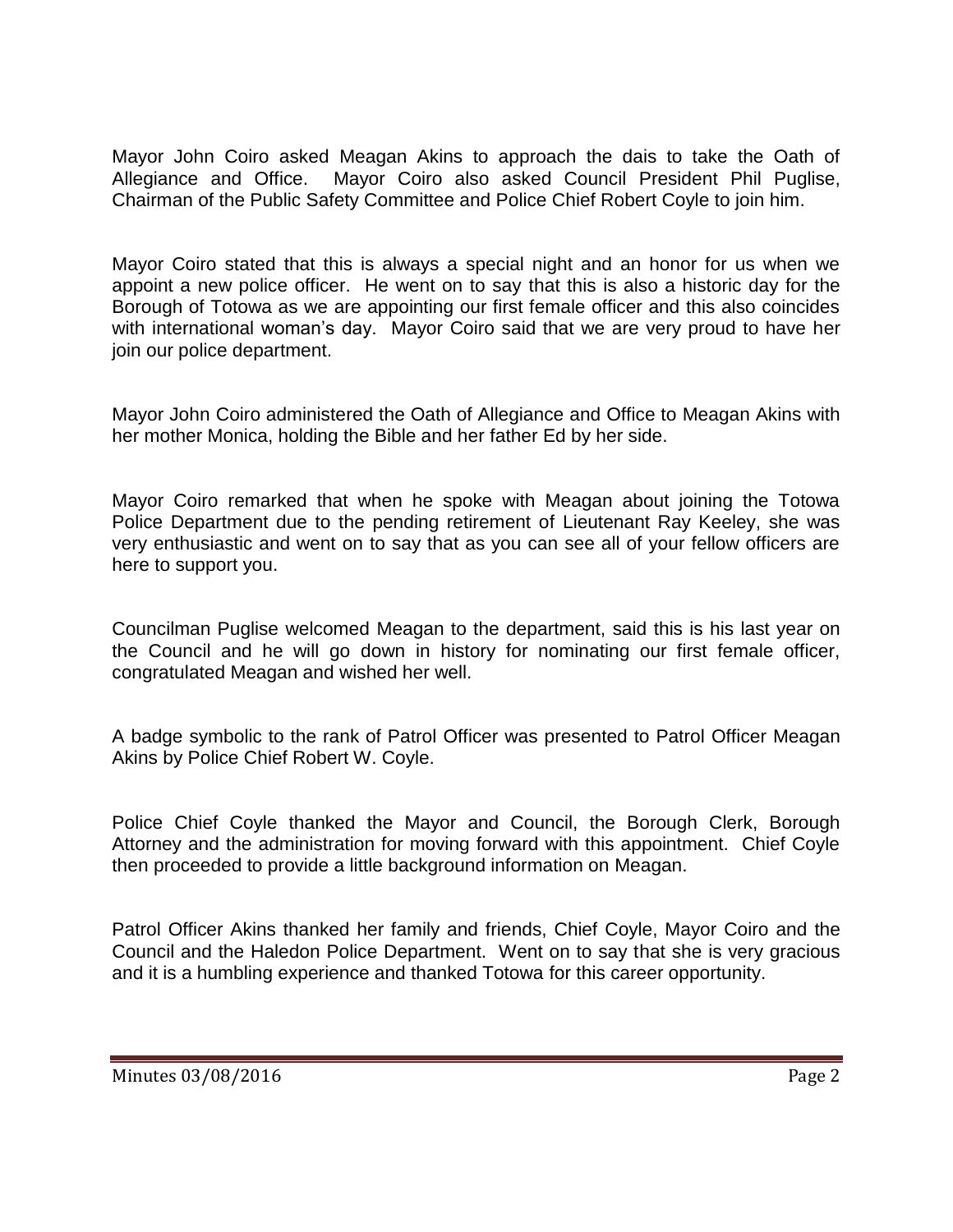Congratulations were extended to Patrol Officer Akins by the rest of the Council, the Borough Clerk and Borough Attorney. Mayor Coiro called for a recess, so all in attendance could also offer their congratulations to the new Patrol Officer.

There was a motion by Councilman Puglise, seconded by Councilman D'Angelo to revert to the regular order of business. On roll call vote, all members of the Council present voted in the affirmative.

Mayor Coiro asked if any members of the Council, the Municipal Clerk or the Municipal Attorney wished to address the Council.

Councilman Picarelli: Stated that many of us attended the Dr. Seuss Birthday Celebration read a long last Wednesday, March  $2^{nd}$  at the library and thanked Library Director Anne Krautheim.

Councilwoman Andriani: Announced that there will be one final sign up on March  $10<sup>th</sup>$ at the library for the Easter Bunny Breakfast to be held on March  $19<sup>th</sup>$  in the Washington Park School Cafeteria.

### CITIZENS HEARD:

Mike Mahometa, 269 Lincoln Avenue: Asked that someone go to Five Star Catering and take a look at the American Flags that are hanging there because they are all tattered and torn and doesn't know if we have jurisdiction, but please ask that they be replaced. Mayor Coiro: Suggested that John Waryas go.

There was a motion by Councilman Puglise, seconded by Councilman D'Angelo to approve the Minutes of the Mayor and Council for the meeting of February 23, 2016. On roll call vote, all members of the Council present voted in the affirmative.

### COMMITTEE ON FINANCE:

There was a motion by Councilman Picarelli, seconded by Councilman D'Angelo to approve Resolution No. 2016-06 for the payment of bills. On roll call vote, all members of the Council present voted in the affirmative.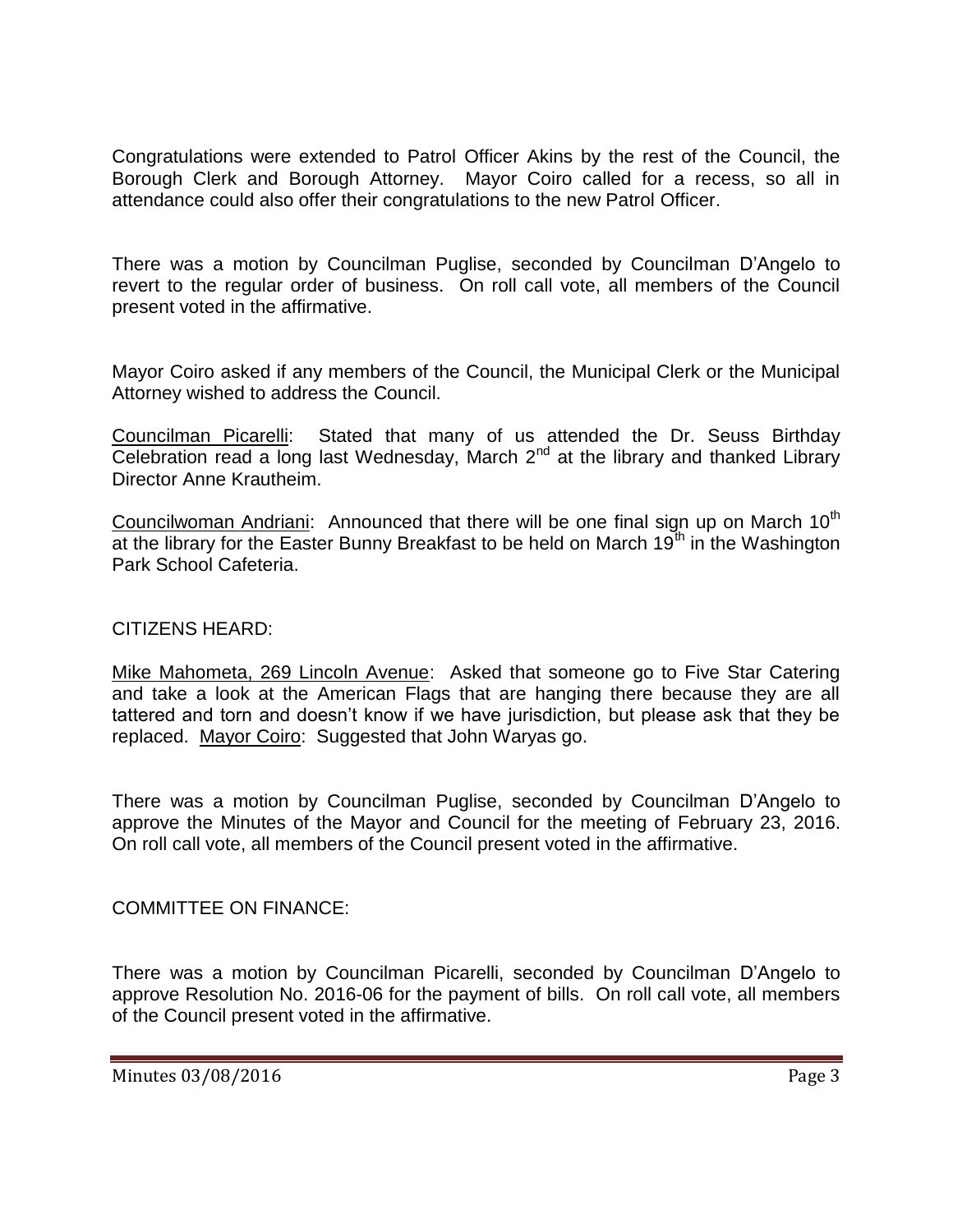## COMMITTEE ON PUBLIC SAFETY:

There was a motion by Councilman Puglise, seconded by Councilwoman Fontanella to approve a grade increase for Patrol Officer Nicholas Varcadipane from Grade 2 to Grade 1, effective March 14, 2016. On roll call vote, all members of the Council present voted in the affirmative.

COMMITTEE ON PUBLIC WORKS:

There was a motion by Councilman D'Angelo, seconded by Councilman Puglise to adopt the following Resolution Authorizing Historical Fill Investigation Services For The CDBG-DR Program. On roll call vote, all members of the Council present voted in the affirmative.

## RESOLUTION NO. 42-2016

### RESOLUTION AUTHORIZING HISTORICAL FILL INVESTIGATION SERVICES FOR THE CDBG-DR PROGRAM

WHEREAS, the Borough of Totowa has received a grant from Passaic County as a subgrantee of the State of New Jersey from funding provided by the United States Department of Housing and Urban Development Hurricane Irene Disaster Recovery Program and a grant from the State of New Jersey Department of Environmental Protection Green Acres Program to implement the Community Development Block Grant – Disaster Recovery ("CDBG-DR") Program; and

WHEREAS, more specifically, the Borough of Totowa will use the funds to acquire up to five (5) homes which were damaged by Hurricane Irene and will be demolished and converted to open space for community-wide use in perpetuity; and

WHEREAS, by Resolution No. 117-2015 dated September 22, 2015, the Mayor and Council of the Borough of Totowa awarded a contract to Sadat Associates, Inc., 1545 Lamberton Road, Trenton, New Jersey 08611 to provide Environmental Preliminary Assessments of the various properties in a manner consistent with all regulations; and

WHEREAS, Sadat Associates, Inc. has prepared an Environmental Preliminary Assessment for each of the following properties: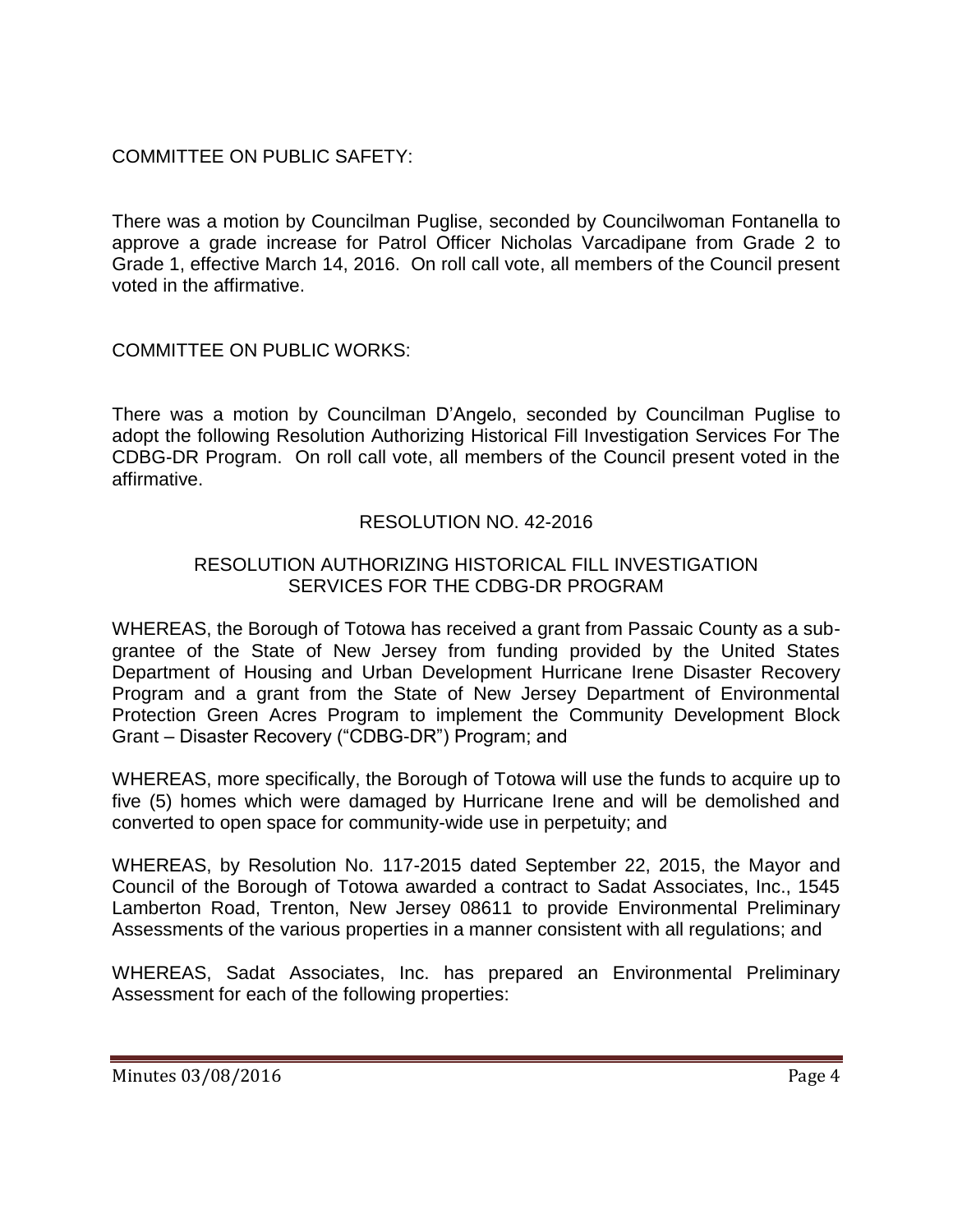- 1. 61 Norwood Terrace, Totowa, New Jersey 07512
- 2. 43 Norwood Terrace, Totowa, New Jersey 07512
- 3. 31 Norwood Terrace, Totowa, New Jersey 07512

WHEREAS, the Assessments identified potential areas of concern and included a recommendation that a Historical Fill Investigation be performed at this site; and

WHEREAS, pursuant to Green Acres regulations, the Borough of Totowa must address the area of concern to the Department's satisfaction before Green Acres can disburse funding; and

WHEREAS, the Borough of Totowa has solicited proposals from firms licensed to perform Historical Fill Investigations in the State of New Jersey; and

WHEREAS, the lowest proposal was submitted by T.Slack Environmental Services, Inc. ("TSES"), 180 Market Street, Kenilworth, New Jersey 07033 for the lump sum cost of \$1,050.00 for 61 Norwood Terrace, \$1,650.00 for 43 Norwood Terrace and \$650.00 for 31 Norwood Terrace for a total cost of \$3,350.00, a copy of which is on file in the office of the Borough of Totowa Municipal Clerk; and

WHEREAS, pursuant to the applicable New Jersey State laws, these professional services may be awarded without public bidding.

NOW, THEREFORE, BE IT RESOLVED, that the Mayor and Council of the Borough of Totowa do hereby accept the proposal submitted by T.Slack Environmental Services, Inc. for Historical Fill Investigation Services for the CDBG-DR Program at the aforementioned properties in the amount of \$3,350.00.

BE IT FURTHER RESOLVED, that the Mayor and Council of the Borough of Totowa do hereby authorize T.Slack Environmental Services, Inc. to perform the professional services as set forth in their proposal.

BE IT FURTHER RESOLVED, that the Municipal Council of the Borough of Totowa does hereby authorize the Mayor and Municipal Clerk to execute any and all necessary instruments relating thereto.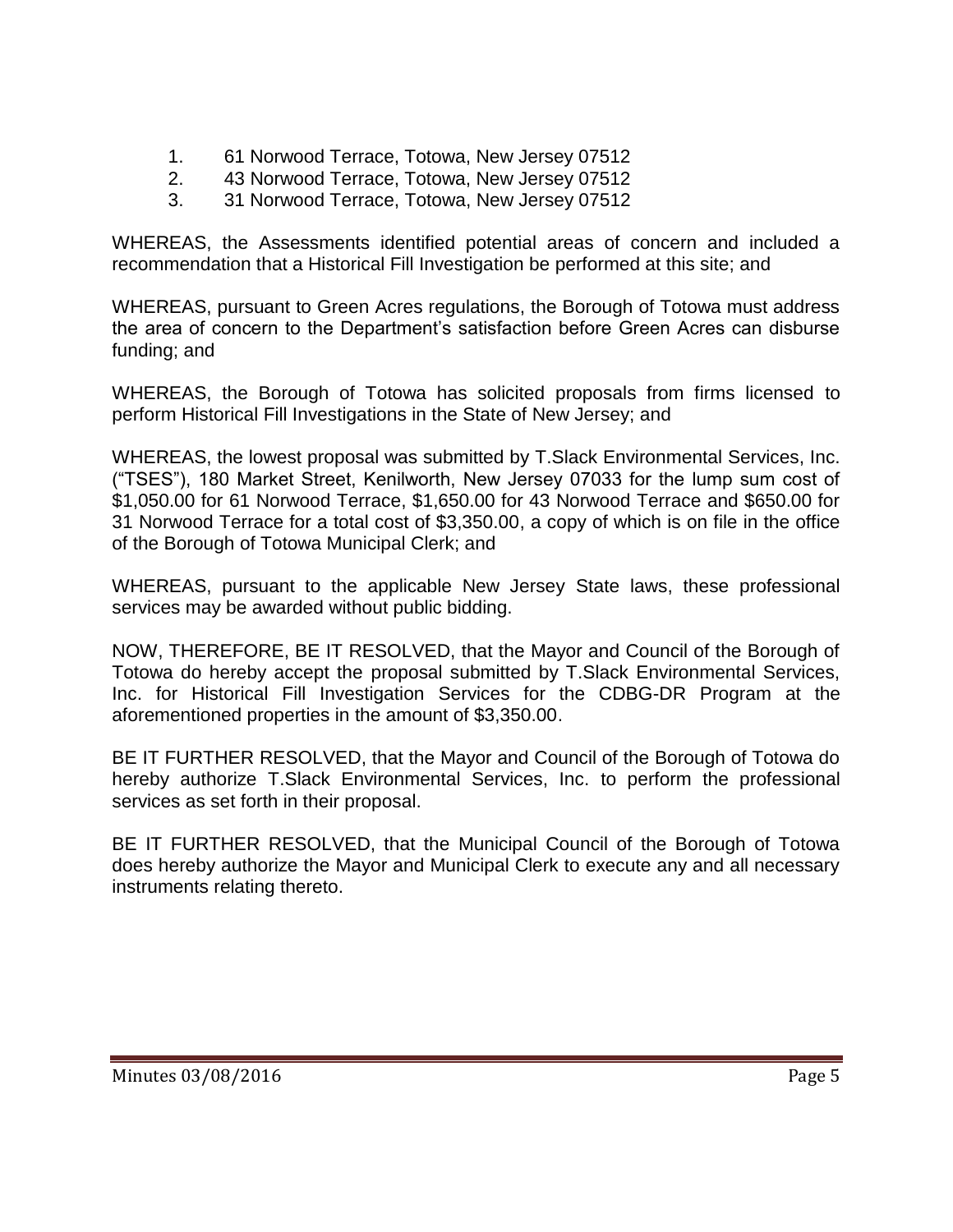# COMMITTEE ON ENGINEERING & PUBLIC PROPERTY:

There was a motion by Councilwoman Fontanella, seconded by Councilwoman Andriani to adopt the following Resolution authorizing the application to the Passaic County Community Development Block Grant Program for Phase VI of the Sanitary Sewer Main Rehabilitation Project. On roll call vote, all members of the Council present voted in the affirmative.

# RESOLUTION NO. 43-2016

WHEREAS, the Mayor and Council of the Borough of Totowa wishes to apply for funding from the Passaic County Community Development Block Grant Program.

NOW, THEREFORE, BE IT RESOLVED, that the Mayor and Council of the Borough of Totowa authorizes the application for and use of requested funds in the amount of \$166,935.00 from the Passaic County Community Development Block Grant (CDBG) Program for Phase VI of the Borough's Sanitary Sewer Main Rehabilitation Project.

BE IT FURTHER RESOLVED, that if awarded, the Mayor and Council of the Borough of Totowa shall implement the activities in a manner to ensure compliance with all applicable federal, state and local laws and regulations.

There was a motion by Councilwoman Fontanella, seconded by Councilwoman Andriani to adopt the following Resolution In Support Of The Federal Fair Housing Law And New Jersey Law Against Discrimination. On roll call vote, all members of the Council present voted in the affirmative.

### RESOLUTION NO. 44-2016

### RESOLUTION IN SUPPORT OF THE FEDERAL FAIR HOUSING LAW AND NEW JERSEY LAW AGAINST DISCRIMINATION

WHEREAS, the Borough of Totowa supports Title VIII of the Civil Rights Act of 1968 (Federal Fair Housing Law) and the New Jersey Law Against Discrimination; and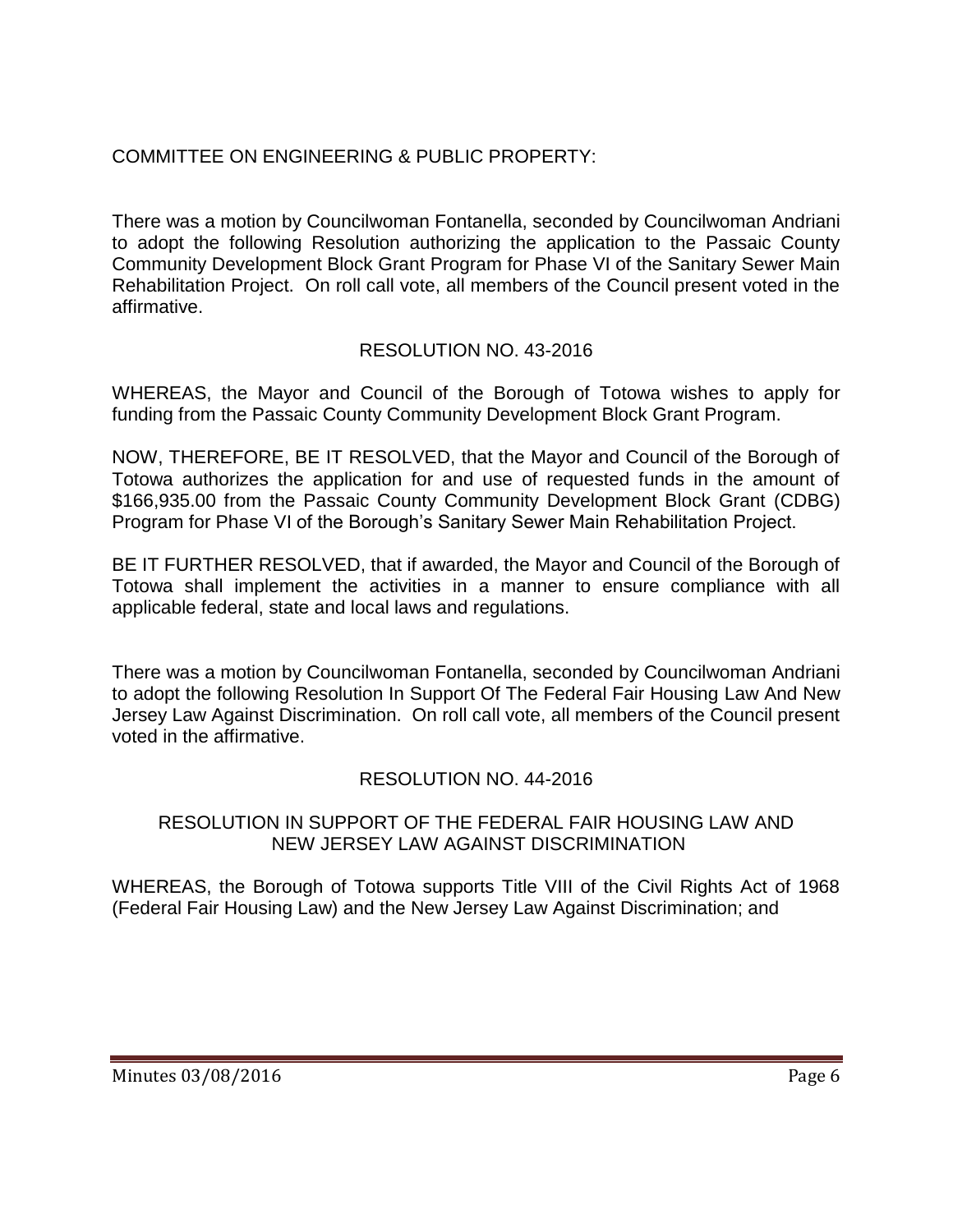WHEREAS, it is the policy of the Borough of Totowa to implement programs to ensure equal opportunity in housing for all persons regardless of race, color, religion, ancestry, sex (including pregnancy), national origin, nationality, familial status, marital or domestic partnership status, affectional or sexual orientation, atypical hereditary cellular or blood trait, genetic information, liability for military service, mental or physical disability, perceived disabilty, AIDS/HIV status and Lawful Income or Source of Lawful Rent Payment (Section 8); and

WHEREAS, the Borough of Totowa further objects to discrimination in the sale, rental, leasing, financing of housing or land to be used for construction of housing, or in the provision of brokerage services because of race, color, religion, ancestry, sex, national origin, handicap or disability as prohibited by Title VIII of the Civil Rights Act of 1968 (Federal Fair Housing Law) and the New Jersey Law Against Discrimination.

NOW, THEREFORE, BE IT RESOLVED, that the Mayor and Council of the Borough of Totowa do hereby support Title VIII of the Civil Rights Act of 1968 (Federal Fair Housing Law) and the New Jersey Law Against Discrimination as follows:

- 1. Within available resources, the Borough of Totowa will assist all persons who feel they have been discriminated against under one of the aforementioned categories, to seek equity under federal and state laws by filing a complaint with the New Jersey Division on Civil Rights and the U.S. Department of Housing and Urban Development, as appropriate.
- 2. The Borough of Totowa shall publicize this resolution and through this publicity shall cause owners of real estate, developers, and builders to become aware of their respective responsibilities and rights under the Federal Fair Housing Law, the New Jersey Law Against Discrimination, and any local laws or ordinances.
- 3. The Borough of Totowa will at a minimum include, but not be limited to: (1) the printing and publicizing of this resolution, a fair housing public notice and other applicable fair housing information through local media, community contacts and placement on the Municipal website and in other social media; (2) distribution of posters, flyers, and any other means which will bring to the attention of those affected, the knowledge of their respective responsibilities and rights concerning equal opportunity in housing.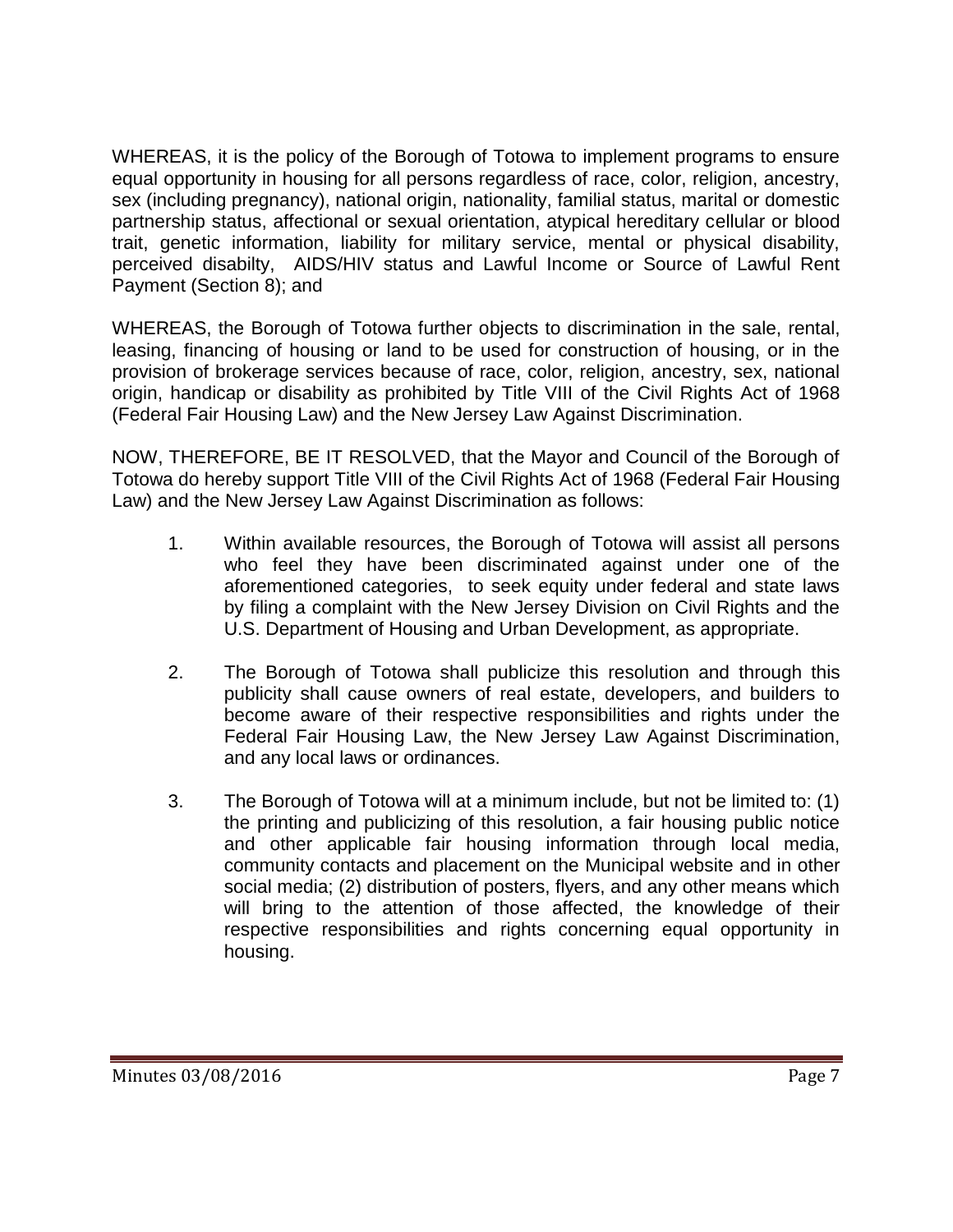A letter was received from American Legion Post No. 227 requesting permission to use the Municipal Parking Lot on Saturday, April 30, 2016 for a trip to Atlantic City. There was a motion by Councilwoman Fontanella, seconded by Councilwoman Andriani to grant permission. On roll call vote, all members of the Council present voted in the affirmative.

A letter was received from the Passaic Valley Sewerage Commission along with a check in the amount of \$1,633.73 for the Municipal Rebate Incentive Program. There was a motion by Councilwoman Fontanella, seconded by Councilwoman Andriani to accept the funds. On roll call vote, all members of the Council present voted in the affirmative.

## COMMITTEE ON LIAISON & INSPECTION:

There was a motion by Councilwoman Andriani, seconded by Councilman Bucher to adopt the following Resolution Authorizing The Municipal Planner To Conduct A Re-Examination Of The Master Plan. On roll call vote, all members of the Council present voted in the affirmative.

### RESOLUTION NO. 45-2016

### RESOLUTION AUTHORIZING THE MUNICIPAL PLANNER TO CONDUCT A RE-EXAMINATION OF THE MASTER PLAN

WHEREAS, the Mayor and Council of the Borough of Totowa desire to retain the services of a professional planner to undertake a thorough review of its Master Plan in accordance with the New Jersey Municipal Land Use Law; and

WHEREAS, the review will require the professional planner to undertake an analysis of current conditions and submit a written recommendation for possible amendments to the Master Plan; and

WHEREAS, the Master Plan Re-examination Report will focus on zoning amendments to comply with the Borough of Totowa's constitutional mandate to provide affordable housing within the municipality; and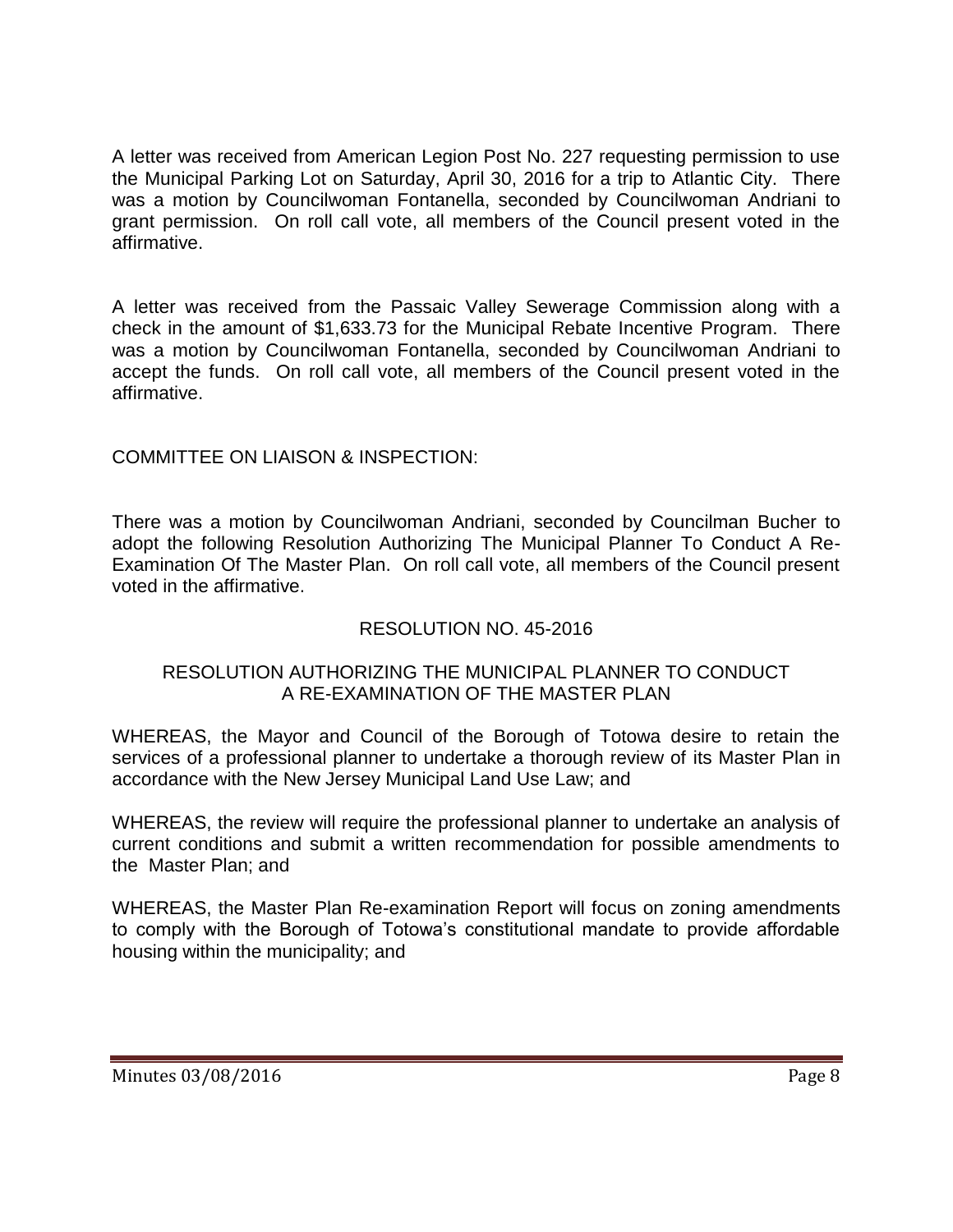WHEREAS, the Mayor and Council of the Borough of Totowa also desire the professional planner to assist the Borough of Totowa Planning Department with the review of the Master Plan in order to update and revise the existing Plan as necessary; and

WHEREAS, Maser Consulting P.A., 53 Frontage Road, Suite 120, Clinton, New Jersey 08809, has submitted a proposal dated March 7, 2016 to provide the required planning services for a fee not to exceed the sum of Ten Thousand Five Hundred and 00/100 Dollars (\$10,500.00), a copy of which is on file in the office of the Borough of Totowa Municipal Clerk; and

WHEREAS, the Mayor and Council of the Borough of Totowa on March 8, 2016 did examine the proposal submitted by Maser Consulting P.A.; and

WHEREAS, pursuant to the applicable New Jersey State laws, these professional services may be authorized without public bidding.

NOW, THEREFORE, BE IT RESOLVED, that the Mayor and Council of the Borough of Totowa do hereby accept the proposal submitted by Maser Consulting P.A. for professional planning services to re-examine and update the Master Plan for the Borough of Totowa at a cost not to exceed the amount of Ten Thousand Five Hundred and 00/100 Dollars (\$10,500.00).

BE IT FURTHER RESOLVED, that the Mayor and Council of the Borough of Totowa do hereby authorize Maser Consulting P.A. to perform the professional services as set forth in their proposal.

### MAYOR'S APPOINTMENT

I, Mayor John Coiro do hereby appoint Nancy Ricca as a Board of Recreation Commissioner for an unexpired term ending December 31, 2017.

The above appointment is a Mayor's appointment and does not require Council consent or confirmation.